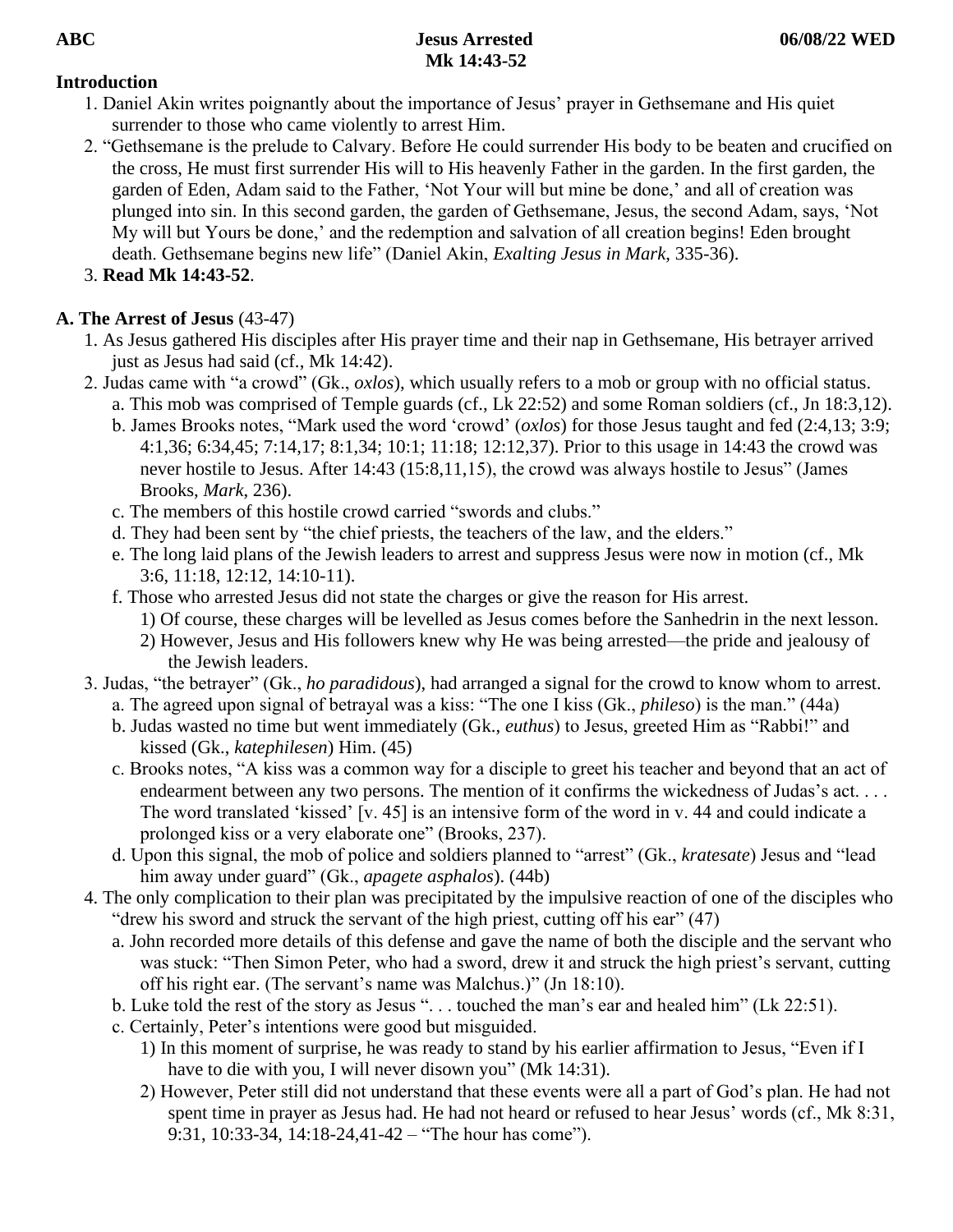### **B. Jesus Speaks to His Captures** (48-50)

- 1. Jesus asked His captures about their approach in arresting Him.
	- a. "Am I leading a rebellion . . . that you have come out with swords and clubs to capture me?" (48)
		- 1) The word "rebellion" translates the Greek phrase *Os epi lesten* which literally means "as upon a thief."
		- 2) Brooks notes, ". . . the word 'thief' probably refers not to a common criminal but to a revolutionary. The NIV interpretation therefore is quite accurate" (Brooks, 237).
		- 3) The Jewish leaders feared a rebellion of the people not only because of the hatred of the people for them but also because of the draconian rule of their Roman overlords who would hold them personally responsible for any uprising of the people.
		- 4) Jerusalem would ultimately be destroyed by the Romans in CE 70 due to just such a rebellion. The temple would be destroyed and the priests and Jewish leaders would be killed, imprisoned, or scattered. Their worst fears would eventually come true.
	- b. Jesus had openly taught in the temple courts but was not arrested there.
		- 1) The Jewish leaders feared the reaction of the people (cf., Mk 11:18, 12:12)
		- 2) In Luke, Jesus identified their reason for coming at night in secret: ". . . But this is your hour when darkness reigns" (Lk 22:53).
- 2. Jesus also stated that events were unfolding because ". . . the Scriptures must be fulfilled" (49) a. Jesus did not mention which Old Testament scriptures were being fulfilled.
	- b. Certainly, "I will strike the shepherd, and the sheep will be scattered" which He had just spoken to His disciples, was in mind (cf., Mk 14:27b quoting Zc 13:7).
		- 1) This prophecy was fulfilled as ". . . everyone deserted (Gk., *aphentes*) him and fled" (50).
		- 2) Brooks notes, "The position of the word [fled] at the end of the Greek sentence emphasizes that Jesus was left completely alone by those who might have been expected to stand by him" (Brooks, 238).
	- c. Perhaps Jesus had Is 53:12, from the last Suffering Servant psalm, in mind. "Therefore I will give him a portion among the great, and he will divide the spoils with the strong, because he poured out his life unto death, and was numbered with the transgressors. For he bore the sin of many, and made intercession for the transgressors.
	- d. Jesus' reference to Scripture may have been a general one to God's ultimate plan of redemption that is found throughout the Old Testament.

### **C. A Young Man Flees the Scene** (51-52)

- 1. Mark added a unique and curious detail at the end of his account of Jesus' arrest. It is found only in his gospel: "A young man, wearing nothing but a linen garment, was following Jesus. When they seized him, he fled naked, leaving his garment behind" (51-52).
- 2. Most commentators believe his "young man" (Gk., *neaniskos* a strong, valiant young man) was none other than John Mark himself.
	- a. Some commentators believe it was John Mark's home in which the Last Supper took place (cf., Mk 14:13-15).
	- b. Warren Wiersbe writes, "Was this John Mark? We do not know, but since the gospel of Mark is the only one of the four gospels that records this event, the author could well have been writing about himself. If the upper room was in the home of John Mark, then perhaps Judas led the soldiers there first. John Mark may have hastily put on an outer garment and followed the mob to the Garden. The soldiers may have even tried to arrest him, so he fled" (Warren Wiersbe, *Be Diligent*, 169).
	- c. This "young man," whoever he was, wore only a light "linen garment" (Gk., *sindona*), indicating possible wealth, which he slipped out of when he was seized by some of the mob.
	- d. He fled naked (Gk., *gymnos*) into the night and deserted Jesus as had the rest of Jesus' followers.
	- e. Brooks notes, "Mark may also have wanted to associate 'nakedness,' which is an image of shame, with anyone who abandons Jesus (cf., 9:38)" (Brooks, 239).
- 3. This may be Mark's seal of personal witness within his gospel and his confession of his own sin in deserting Jesus.